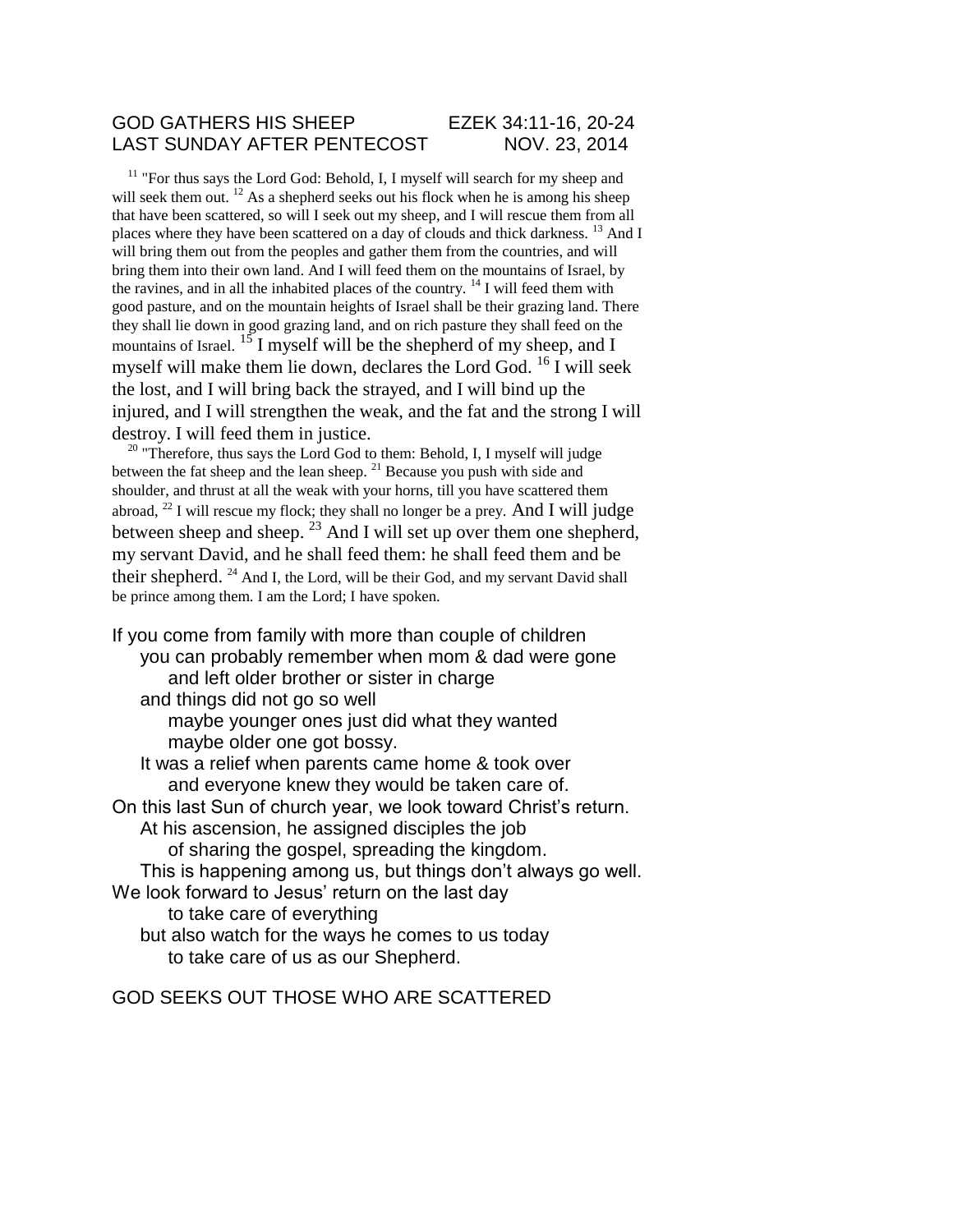# GOD DEALS WITH THOSE TAKING ADVANTAGE GOD FEEDS THE GATHERED FLOCK

### GOD SEEKS OUT THOSE WHO ARE SCATTERED

 $11$  "For thus says the Lord God: Behold, I, I myself will search for my sheep and will seek them out.  $^{12}$  As a shepherd seeks out his flock when he is among his sheep that have been scattered, so will I seek out my sheep, and I will rescue them from all places where they have been scattered on a day of clouds and thick darkness.<sup>13</sup> And I will bring them out from the peoples and gather them from the countries, and will bring them into their own land. And I will feed them on the mountains of Israel, by the ravines, and in all the inhabited places of the country.  $^{16}$  I will seek the lost, and I will bring back the strayed, and I will bind up the injured, and I will strengthen the weak, and the fat and the strong I will destroy. I will feed them in justice.

Prophet Ezekiel speaks at time when Israel was scattered. Years before, after king Solomon's reign, northern tribes rebelled against his domineering son. They replaced worship at God's temple in Jerusalem with various idols. One corrupt king replaced another. They had been overrun by Assyrians & scattered to winds. Judah, the southern kingdom, was not much better. Now, the Babylonians had taken over some, including Ezekiel, already exiles in Babylon. Those left kept trying to revolt & become independent but it would not be long before they were destroyed. It was a dark, dismal day, storm clouds were on horizon. There are similarities in the new Israel, God's church, today. The worldwide church is fractured into many groups. Some have wandered so far from God's word of truth they are barely recognizable as Christian. Others compete for influence with different messages that make it hard to know what to believe. Even among those who affirm same beliefs & teachings, complete unity and harmony is often elusive. Sometimes we see this close to home when church members don't get along or isolate themselves from gathering for worship. or when we see family members wandering from the faith or divided between various churches or other religions.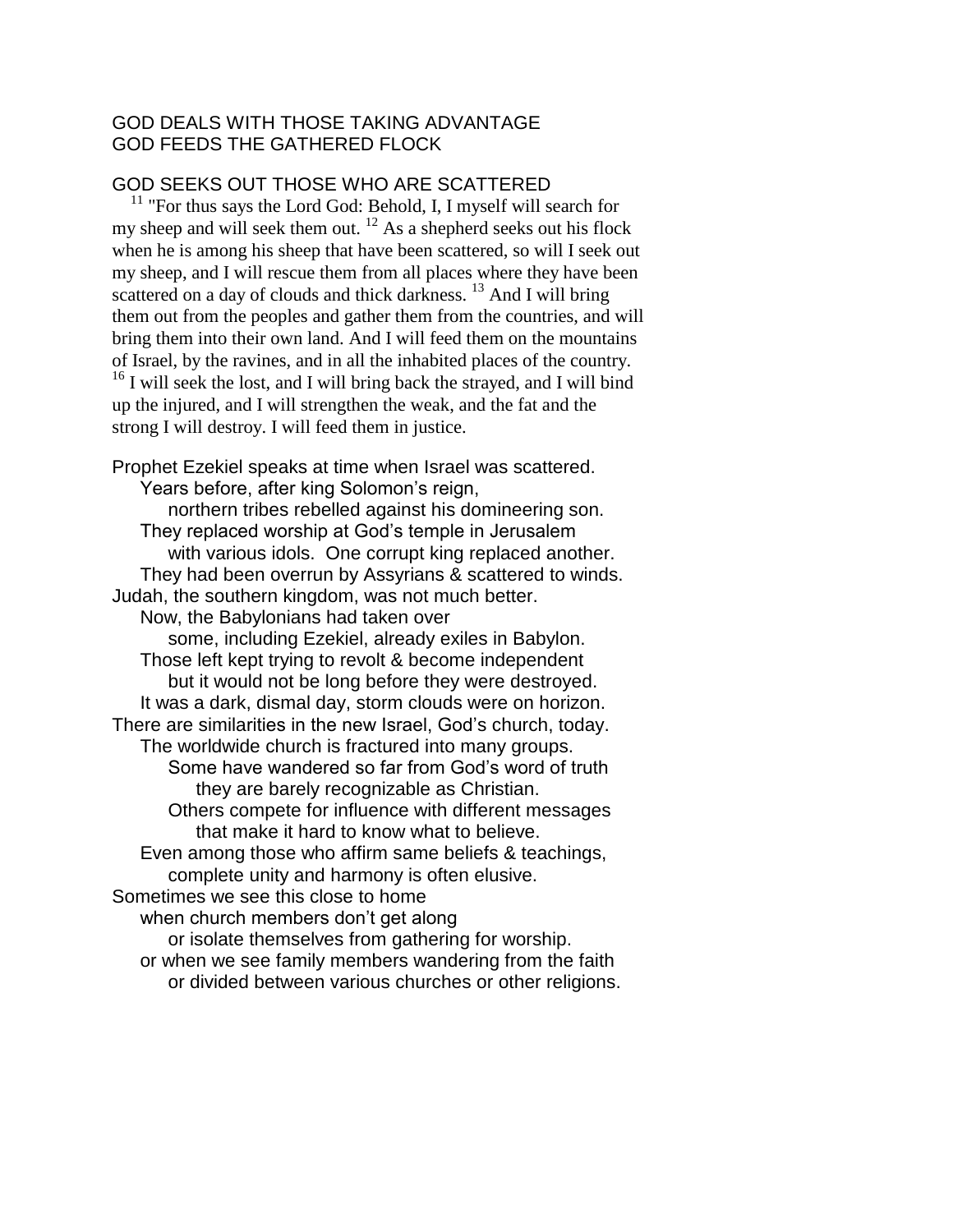We look around in fear and frustration, wondering what to do when we become isolated and feel vulnerable. But the Good Shepherd says to Ezekiel and to us that he himself is the one who gathers his flock. It was a day of clouds and thick darkness when God first gathered Israel & brought them out of Egypt and he used the darkness to hide them from enemies. That very dark cloud became a sign of God's presence. God did bring Israel back again from the nations to own land as Ezekiel said, in time for Jesus to be born there. Jesus did come to seek and save the lost and he has brought us to faith in the first place and gathered us into the flock of his church. and continues to call out to us in his word. He does not abandon us even when we stray. he is the one who can strengthen the weak by the work of his Holy Spirit given in Baptism. he is the one who can bind up broken relationships and hurt feelings with his love & forgiveness. God continues to work to bring us together before he gathers us before his throne on judgment day to separate the sheep and the goats. Zechariah hints at that day, saying God will the destroy the fat and strong. What is problem with being fat & strong? Sometimes even sheep get pushy.

# GOD DEALS WITH THOSE TAKING ADVANTAGE

<sup>20</sup> "Therefore, thus says the Lord God to them: Behold, I, I myself will judge between the fat sheep and the lean sheep. <sup>21</sup> Because you push with side and shoulder, and thrust at all the weak with your horns, till you have scattered them abroad,  $^{22}$  I will rescue my flock; they shall no longer be a prey. And I will judge between sheep and sheep.

In any group of animals there is pushing and testing for position, which one will be first in line to drink or get most food. Especially when resources seem limited, the runt of the litter gets pushed aside. one that seems weak gets henpecked by all the others. We tend to see this behavior in stores Fri. after Thanksgiving, people pushing and shoving to get there first and get the best deal for self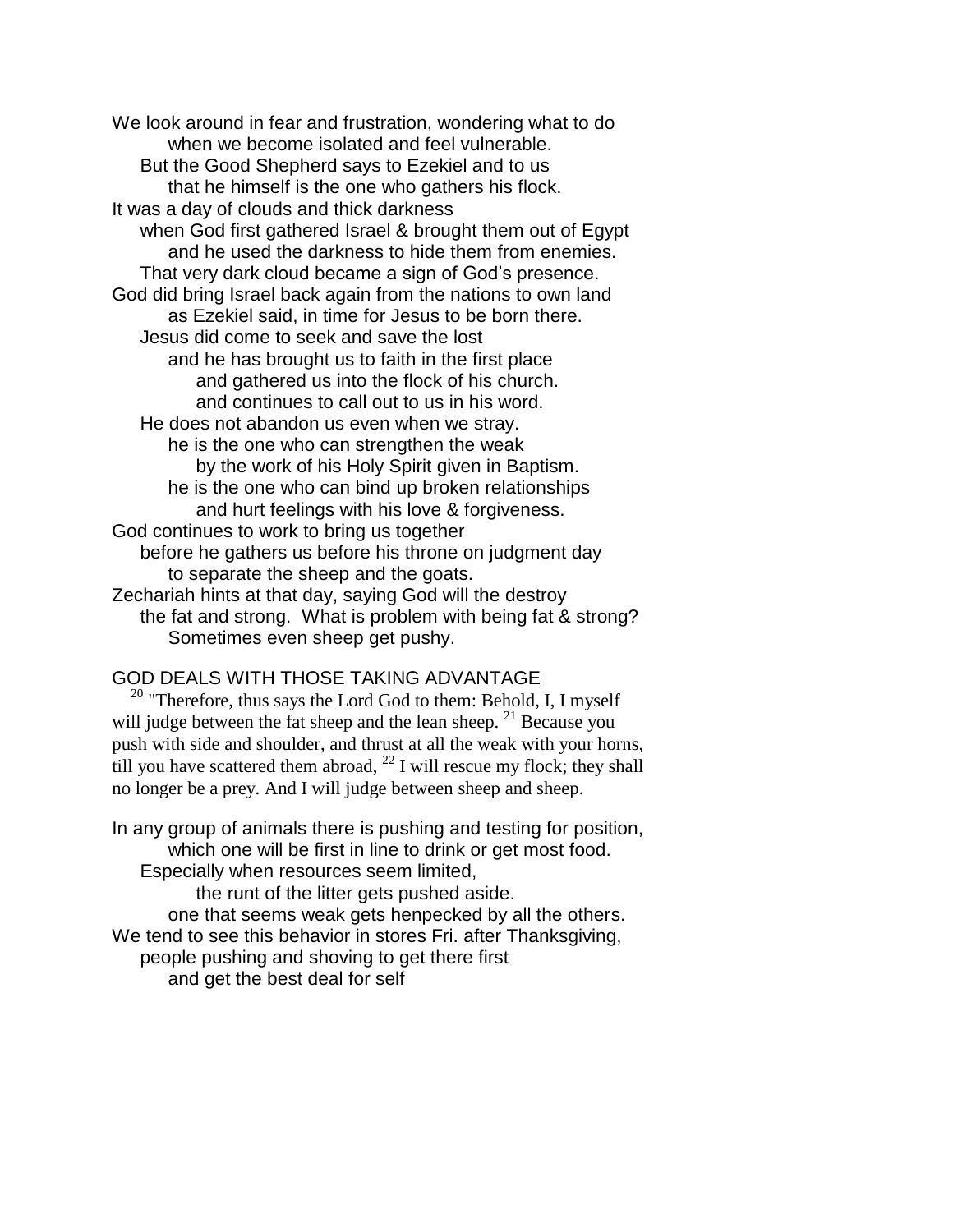When people feel vulnerable & stressed they are tempted to look out for themselves at expense of others In difficult times we take advantage of the weak. In other verses near this text, Ezekiel speaks of sheep & goats. Ancient shepherds usually had some goats with sheep, They were used as leaders for sheep. Goats Jesus separates out of his flock in gospel may be ones Ezekiel sees shoving others around. Leaders, responsible for seeing that others are cared for are tempted to use power for own purposes instead. In verses before text, Ezekiel points out how the leaders who were responsible for enforcing justice and fairness misused their power and were abusive shepherds who feed themselves but not the flock. All leaders need to be warned of this danger. But God has given us Jesus as a leader who is the opposite. The good shepherd lays down his own life for sheep. Before Jesus comes again in glory as judge he laid aside his glory and power to become weak. He was led as lamb to slaughter to be sacrifice for us, taking on himself the judgment for all our sins. Now he sees to it that we do not need to push and shove others to get what we need in life because he abundantly provides all we need.

# GOD FEEDS THE GATHERED FLOCK

 $14$  I will feed them with good pasture, and on the mountain heights of Israel shall be their grazing land. There they shall lie down in good grazing land, and on rich pasture they shall feed on the mountains of Israel. <sup>15</sup> I myself will be the shepherd of my sheep, and I myself will make them lie down, declares the Lord God.

 $^{23}$  And I will set up over them one shepherd, my servant David, and he shall feed them: he shall feed them and be their shepherd. <sup>24</sup> And I, the Lord, will be their God, and my servant David shall be prince among them. I am the Lord; I have spoken.

In Hebrew, word for shepherd is form of word for feed.

Our shepherd is the one who feeds us.

This is the purpose for which he has gathered us

into the flock of his church and the pasture of this place. He wants to feed us with his word,